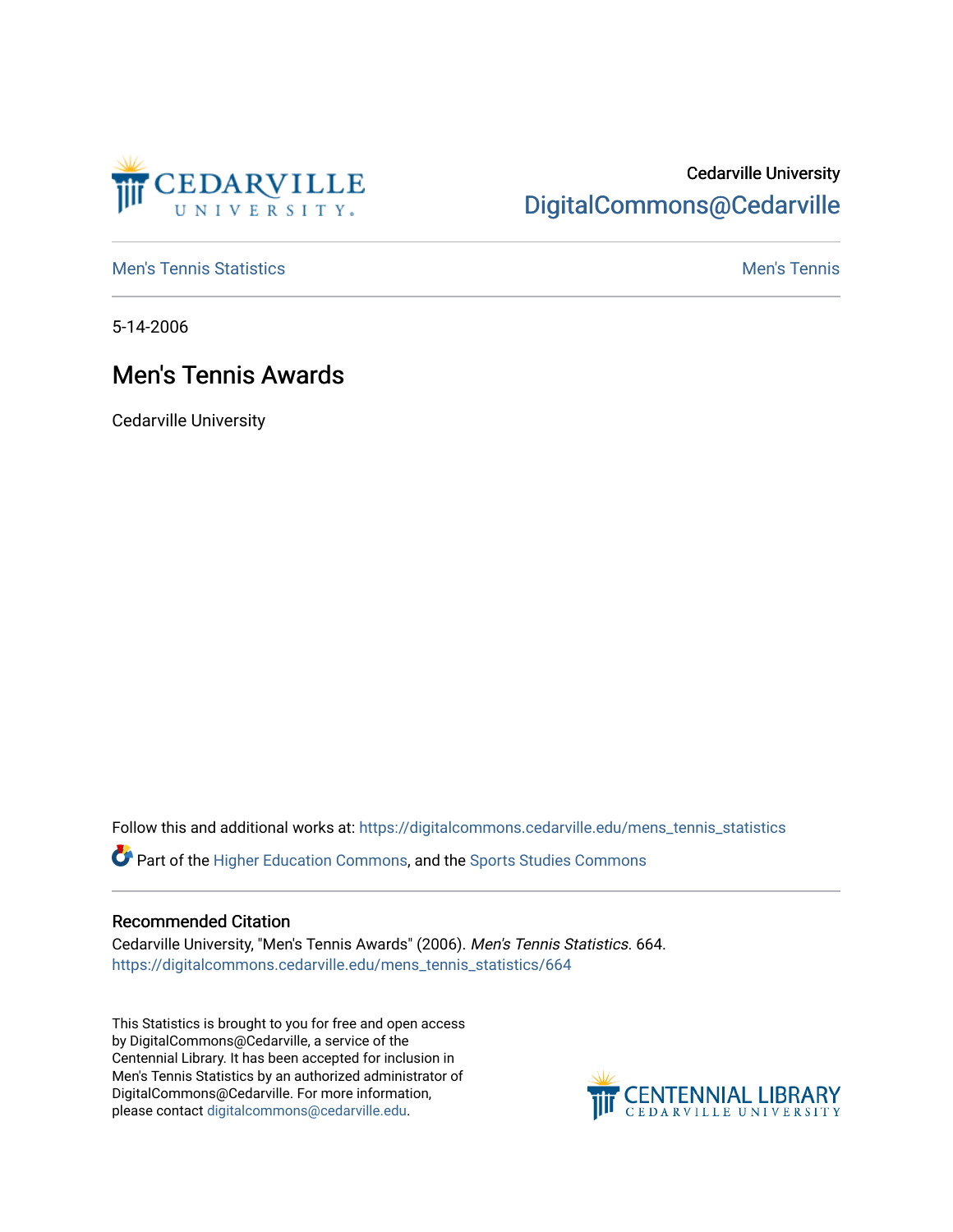## **Men's Tennis Awards**

### **2006 Awards**

**First Team Singles** 

Kiko Cortes- Bethel Joel Dendiu- Bethel Tim Hartman- Cedarville Andrew Pretty- Dallas Baptist Luke Helm- Indiana Wesleyan Phil Jackson- Indiana Wesleyan Tomas Kirstukas- North Greenville Gintas Daniusevicius- North Greenville Gabriel Altmayer- North Greenville Bruno Seves- Oklahoma Wesleyan Paul Segodo- Palm Beach Atlantic Brock Newton- Palm Beach Atlantic

### **Second Team Singles**

Josh Grubbs- Bethel Jake Bezeck- Cedarville Nick Langham- Dallas Baptist Chad Hathaway- Indiana Wesleyan William Ho- North Greenville Kyle Maloof- Palm Beach Atlantic

#### **First Team Doubles**

Kiko Cortes/Joel Dendiu- Bethel Tim Hartman/Jake Bezeck- Cedarville Luke Helm/Phil Jackson- Indiana Wesleyan Tomas Kirstukas/Gintas Daniusevicius- North Greenville Gabriel Altmayer- William Ho- North Greenville Paul Segodo/Caleb Peterson- Palm Beach Atlantic

#### **Second Team Doubles**

Andrew Pretty/Nick Langham- Dallas Baptist Bruno Seves/Ryan Kosmicki- Oklahoma Wesleyan Brock Newton/Kyle Maloof- Palm Beach Atlantic

#### **Sportsmanship Award**

Tim Hartman- Cedarville

#### **Ministry Athletes**

| Jared Michonski | <b>Cedarville University</b>          |
|-----------------|---------------------------------------|
| Andy Hack       | North Greenville                      |
|                 | Anthony B. Newton Palm Beach Atlantic |

#### **Scholar Athletes**

| Joel Dendiu            | Bethel College (IN)          |
|------------------------|------------------------------|
| Zachary Grubbs         | Bethel College (IN)          |
| Josh Rohde             | Bethel College (IN)          |
| <b>Emanuel Dolph</b>   | <b>Cedarville University</b> |
| Tim Hartman            | Cedarville University        |
| Jared Michonski        | <b>Cedarville University</b> |
| <b>Charlie Sanders</b> | <b>Emmanuel College</b>      |
| Kyle Waldon            | <b>Emmanuel College</b>      |
| Phil Jackson           | Indiana Wesleyan             |
| Luke Helm              | Indiana Wesleyan             |
| Chad Hathaway          | Indiana Wesleyan             |
| Tyler Anderson         | Northwestern College         |

**NCCAA Home Men's Tennis Home Championships Award! Stat~ Archived File!**